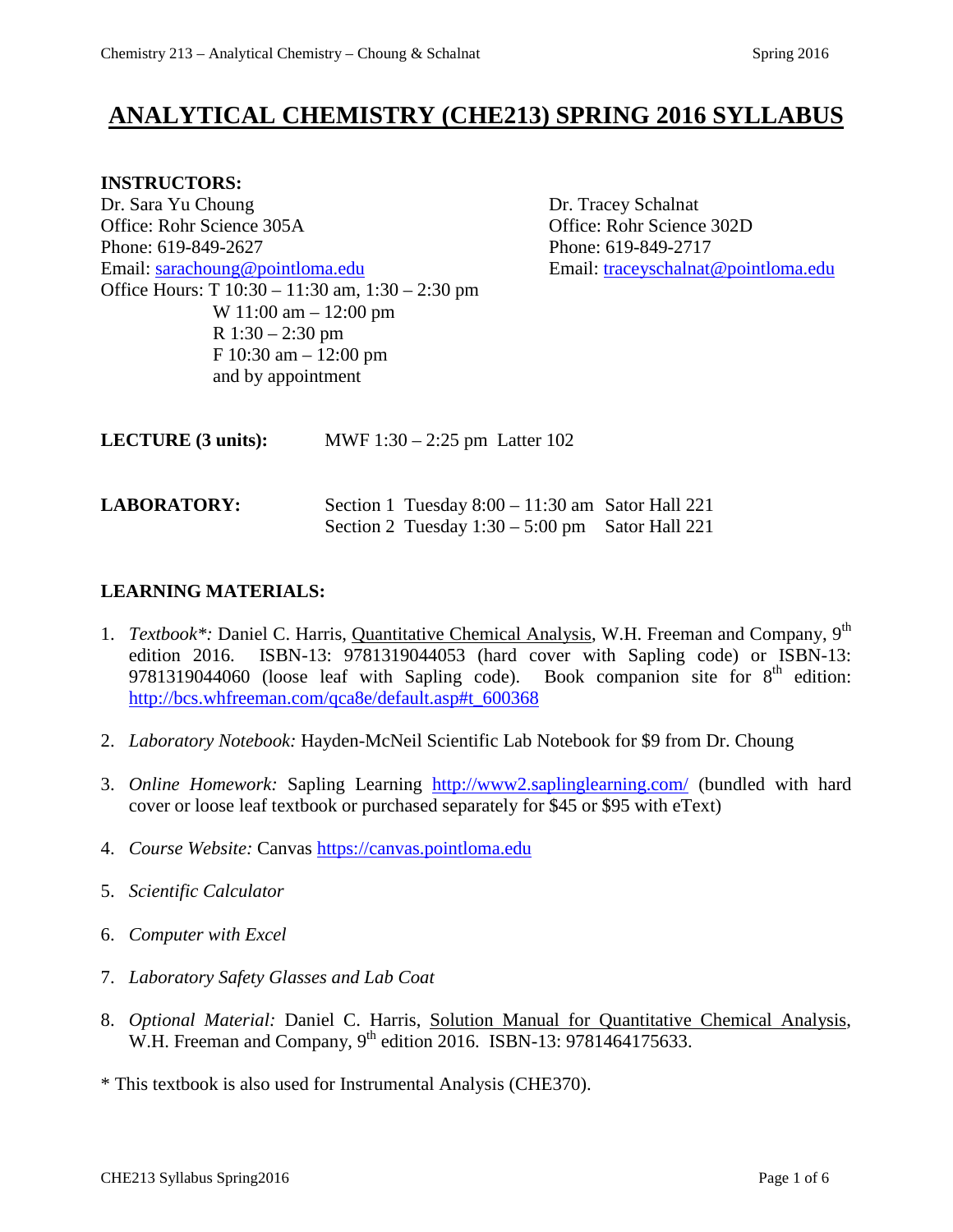#### **COURSE DESCRIPTION:**

Examination of the theories and techniques of quantitative chemical analysis, with some emphasis on instrumental methods. Classical methods such as gravimetry, titrimetry, spectroscopy, electrochemistry, and chromatography will be discussed and used.

### **LEARNING OUTCOMES:**

At the end of this course, students will be able to:

- Evaluate analytical data by determining error and uncertainty and using statistical methods such as the F test, t test, paired t test, and Q test.
- Solve equilibrium problems related to precipitation, acid-base, complexation, and oxidationreduction reactions.
- Understand the concepts of various gravimetric methods such as precipitation, volatilization, and particulate gravimetry.
- Explain the principles of titrimetric methods including acid-base, complexometric, redox, and precipitation titrations.
- Understand the concepts of various spectroscopic and electrochemical methods.
- Perform analytical laboratory techniques related to the topics listed above.

Program Learning Outcomes: ENVS PLO 2 will be assessed directly using the ACS Analytical Chemistry Exam.

#### **PREREQUISITE:** One year of General Chemistry

## **EVALUATION:**

The activities described above will contribute to your total course grade according to the following:

| Lecture Examinations (4)                                      | 40% |
|---------------------------------------------------------------|-----|
| Homework, Quizzes, Pre-Class Assignments, In-Class Activities | 15% |
| Lecture Final Examination                                     | 10% |
| Laboratory Work                                               | 25% |
| Laboratory Final Examination                                  | 10% |

Letter grades will be assigned at the end of the course according to the following approximate scale:

| A                           | $90 - 100\%$ |
|-----------------------------|--------------|
| B                           | $80 - 89\%$  |
| $\mathcal{C}_{\mathcal{C}}$ | $70 - 79\%$  |
| D                           | $60 - 69\%$  |
| NC/F                        | $< 60\%$     |

(+) and (–) grades will be assigned within each bracket except there is no A+ grade.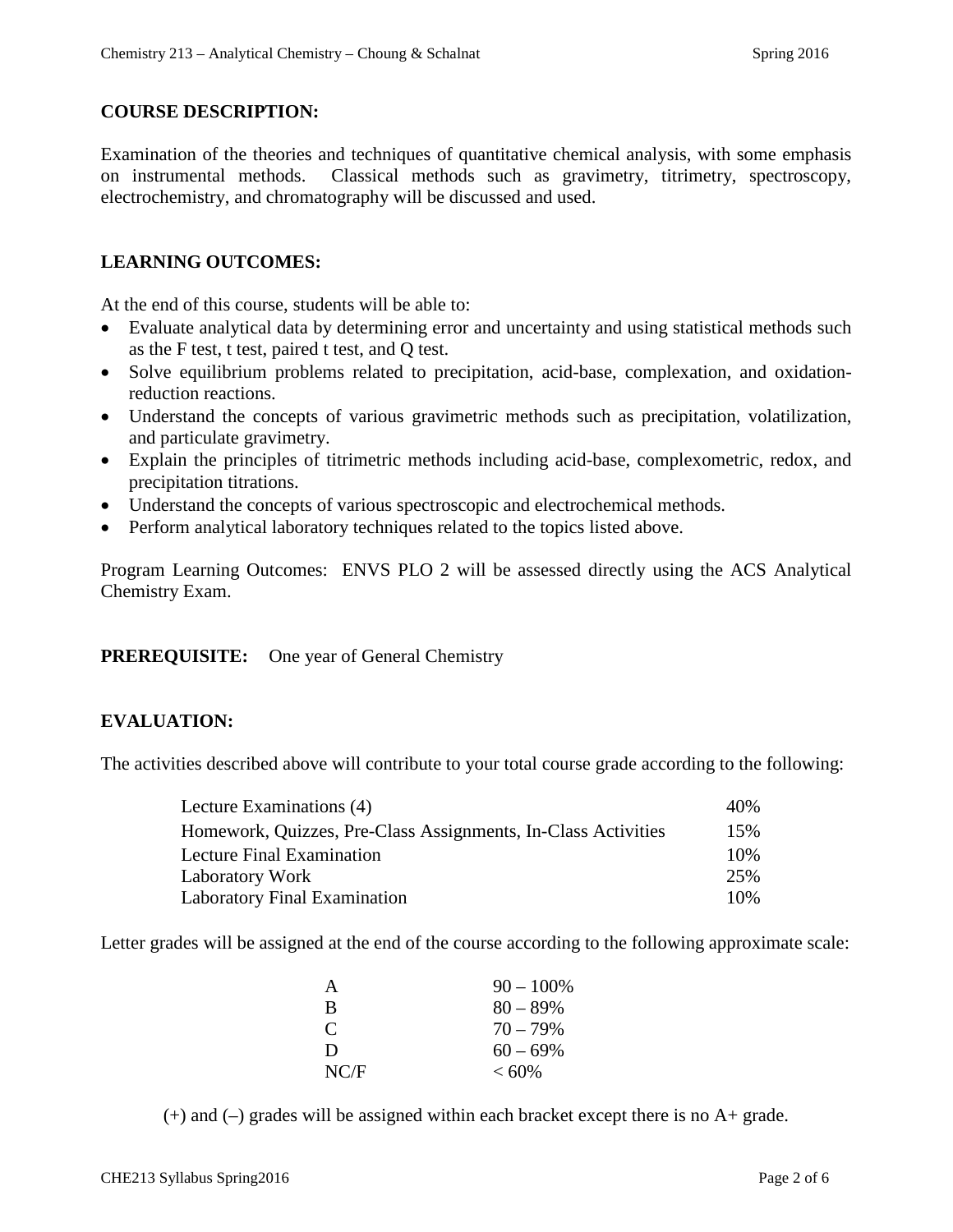#### **ADMINISTRATION:**

- 1. Attendance and Participation: You are responsible for all the material and announcements covered during lecture and lab. Regular and punctual attendance at all classes is considered essential to optimum academic achievement. If the student is absent from more than 10 percent of class meetings, the faculty member can file a written report which may result in deenrollment. If the absences exceed 20 percent, the student may be de-enrolled without notice until the university drop date or, after that date, receive the appropriate grade for their work and participation. See [Academic Policies](http://catalog.pointloma.edu/content.php?catoid=18&navoid=1278) in the Undergraduate Academic Catalog.
- 2. Online Homework: Homework will be assigned regularly through Sapling Learning [\(http://www2.saplinglearning.com/\)](http://www2.saplinglearning.com/). Successful completion of the homework is essential in mastering the course material. Late assignments will not be accepted.
- 3. Pre-Class Assignments, In-Class Activities and Quizzes: Pre-class assignments and in-class activities will be assigned and collected throughout the course. Quizzes will be given periodically throughout the course covering either the reading assignment or material already discussed in class. The lowest pre-class assignment, in-class activity or quiz score will be discarded when final grades are computed.
- 4. Exams: Four lecture exams, a lecture final exam, and a laboratory final exam will be given during the course. Make-up exams will be arranged only if the instructor is contacted prior to the scheduled exam time and then only if you present an institutionally valid excuse.
- 5. Laboratories: Attendance is mandatory at all laboratory sessions. If you must miss a lab for a valid reason, you should make prior arrangements with the instructor to see if you can attend the other lab section. A lab absence will result in a zero on that lab report and lab quiz. Experiments will be performed either individually, with a partner, or in a group. Each partner/group member must keep a record of their work in their own laboratory notebook to submit individually. Each partner must independently weigh samples, carry out titrations, etc. They cannot work together by participating in a joint titration, etc., with one partner functioning as a guide/consultant. Each partner must report at least one determination in the final value. Separate, individual lab notebook pages or a formal lab report will be submitted by each student. Each lab grade will be based on lab notebook entries, the accuracy and precision of the quantitative unknown determinations, or formal lab report. Lab quizzes will be given at the beginning of each new experiment, covering both the old and new experiments. Late labs will be penalized by deducting 10% for every day past the due date.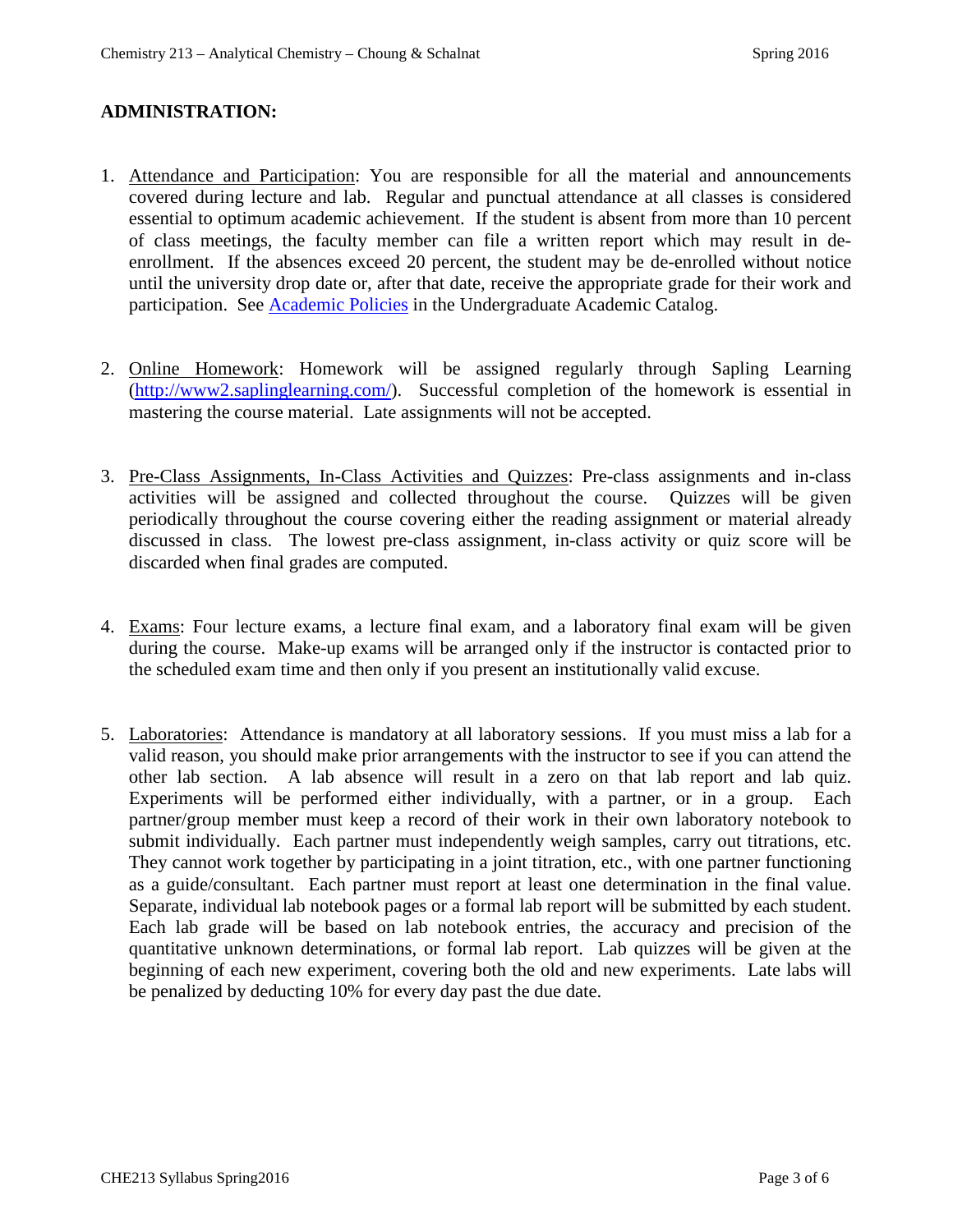#### **OTHER MATTERS:**

Academic Honesty: Students should demonstrate academic honesty by doing original work and by giving appropriate credit to the ideas of others. Academic dishonesty is the act of presenting information, ideas, and/or concepts as one's own when in reality they are the results of another person's creativity and effort. A faculty member who believes a situation involving academic dishonesty has been detected may assign a failing grade for that assignment or examination, or, depending on the seriousness of the offense, for the course. Faculty should follow and students may appeal using the procedure in the university Catalog. See [Academic Policies](http://catalog.pointloma.edu/content.php?catoid=18&navoid=1278) for definitions of kinds of academic dishonesty and for further policy information.

Academic Accommodations: If you have a diagnosed disability, please contact PLNU's Disability Resource Center (DRC) within the first two weeks of class to demonstrate need and to register for accommodation by phone at 619-849-2486 or by e-mail at [DRC@pointloma.edu.](mailto:DRC@pointloma.edu) See [Disability](http://www.pointloma.edu/experience/offices/administrative-offices/academic-advising-office/disability-resource-center)  [Resource Center](http://www.pointloma.edu/experience/offices/administrative-offices/academic-advising-office/disability-resource-center) for additional information.

FERPA Policy: In compliance with federal law, neither PLNU student ID nor social security number should be used in publicly posted grades or returned sets of assignments without student written permission. This class will meet the federal requirements by distributing all grades and papers individually. Also in compliance with FERPA, you will be the only person given information about your progress in this class unless you have designated others to receive it in the "Information Release" section of the student portal. See [Policy Statements](http://catalog.pointloma.edu/content.php?catoid=18&navoid=1278) in the (undergrad/ graduate as appropriate) academic catalog.

Final Examination Policy: Successful completion of this class requires taking the final examination **on its scheduled day**. The final examination schedule is posted on the [Class Schedules](http://www.pointloma.edu/sites/default/files/filemanager/Academic_Affairs/Schedules/Final_Exam_Schedule_2015-2016.pdf) site. No requests for early examinations or alternative days will be approved.

PLNU Mission: To Teach, To Shape, To Send. Point Loma Nazarene University exists to provide higher education in a vital Christian community where minds are engaged and challenged, character is modeled and formed, and service becomes an expression of faith. Being of Wesleyan heritage, we aspire to be a learning community where grace is foundational, truth is pursued, and holiness is a way of life.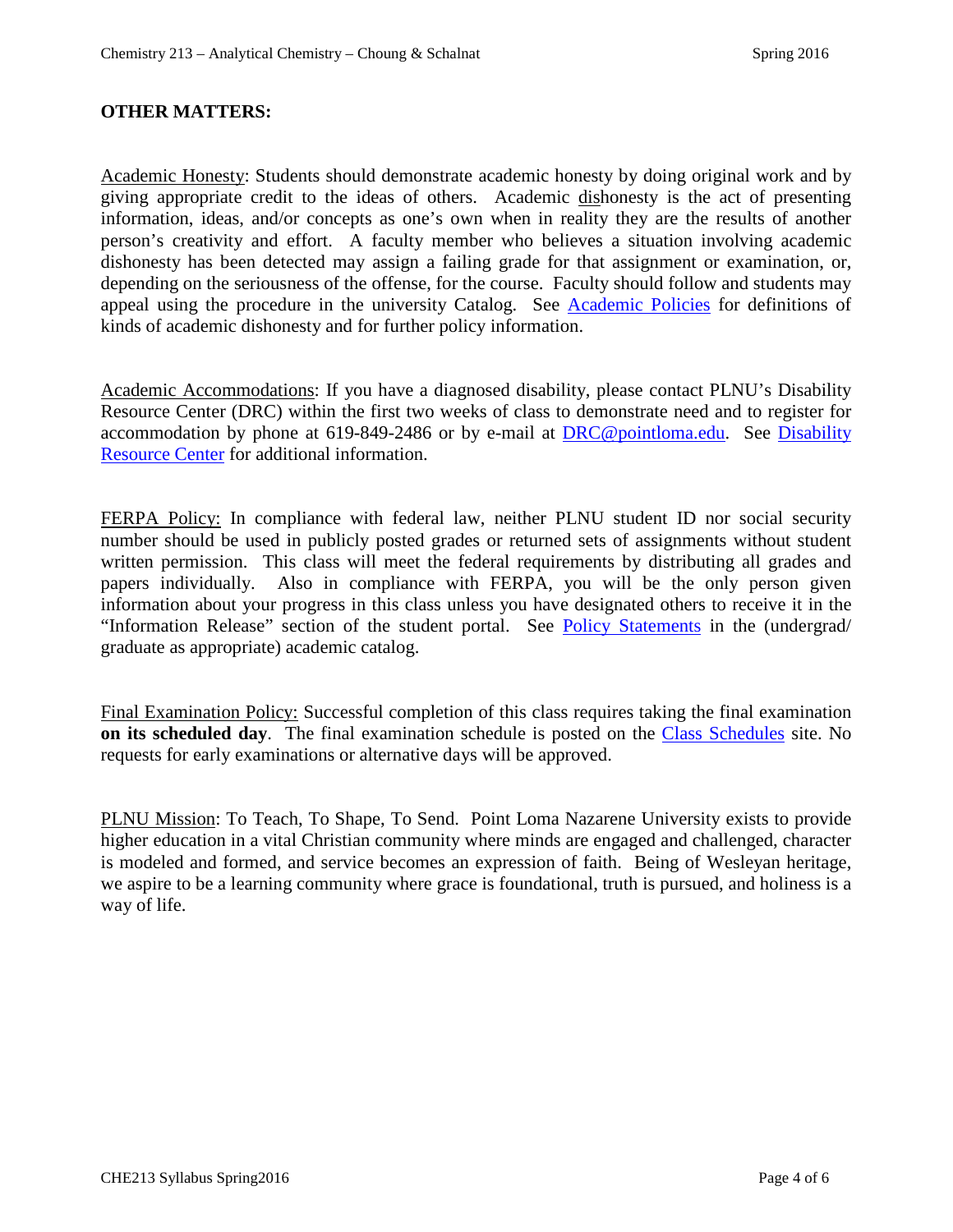## **CHEMISTRY 213 CLASS SCHEDULE**

| <b>DATE</b>               | <b>LECTURE TOPICS</b>                                                                  | <b>CHAPTERS</b>  | LABORATORY*                                                 |  |
|---------------------------|----------------------------------------------------------------------------------------|------------------|-------------------------------------------------------------|--|
| 1/12(T)                   | Overview of Course and Syllabus<br>The Analytical Process                              | $\boldsymbol{0}$ | No Lab                                                      |  |
| $1/13$ (W)                | <b>Chemical Measurements</b>                                                           | $\mathbf{1}$     |                                                             |  |
| $1/15$ (F)                | <b>Chemical Measurements</b>                                                           | 1                |                                                             |  |
| $1/18$ (M)                | No Class - Martin Luther King Jr. Day                                                  |                  |                                                             |  |
| $1/20$ (W)                | Tools of the Trade                                                                     | $\overline{2}$   | Introduction and Check-in<br>Preparing Solutions            |  |
| $1/22$ (F)                | <b>Experimental Error</b>                                                              | 3                |                                                             |  |
| $1/25$ (M)                | <b>Statistics</b>                                                                      | $\overline{4}$   | <b>Statistical Evaluation of Acid-Base</b>                  |  |
| $1/27$ (W)                | <b>Statistics</b>                                                                      | $\overline{4}$   | Indicators                                                  |  |
| $1/29$ (F)                | <b>Statistics</b>                                                                      | $\overline{4}$   | (Preparing Solutions Due)                                   |  |
| $2/1$ (M)                 | <b>Statistics</b>                                                                      | $\overline{4}$   |                                                             |  |
| $2/3$ (W)                 | <b>Forensic Chemistry</b><br>Dean Kirby<br>(Drug Enforcement Administration)           |                  | <b>Statistical Evaluation of Acid-Base</b><br>Indicators    |  |
| $2/5$ (F)                 | EXAM#1                                                                                 | $0 - 4$          |                                                             |  |
| $2/8$ (M)                 | <b>Quality Assurance and Calibration Methods</b>                                       | 5                | Bulk Drug Analysis Using IR and<br><b>HPLC</b>              |  |
| $2/10$ (W)                | <b>Quality Assurance and Calibration Methods</b>                                       | 5                |                                                             |  |
| $2/12$ (F)                | <b>Quality Assurance and Calibration Methods</b>                                       | 5                | (Statistical Evaluation Due)                                |  |
| $2/15$ (M)                | <b>Sample Preparation</b>                                                              | 28               | Photometric Detection of                                    |  |
| $2/17$ (W)                | <b>Sample Preparation</b>                                                              | 28               | Manganese in Steel                                          |  |
| $2/19$ (F)                | Chemical Equilibrium                                                                   | 6                | (Bulk Drug Analysis Due)                                    |  |
| $2/22$ (M)                | Chemical Equilibrium                                                                   | 6                | Re-Design of Photometric<br>Detection of Manganese in Steel |  |
| $2/24$ (W)                | <b>Chemical Equilibrium</b>                                                            | 6                |                                                             |  |
| $2/26$ (F)                | Chemical Equilibrium                                                                   | 6                | (Photometric Detection Due)                                 |  |
| $2/29$ (M)                | Drug Purification/Processing/Manufacturing<br>Elyse Engle (Isis Pharmaceuticals, Inc.) |                  | Tour of Isis Pharmaceuticals, Inc.<br>in Carlsbad           |  |
| $3/2$ (W)                 | <b>EXAM#2</b>                                                                          | 5, 6, 28         |                                                             |  |
| $3/4$ (F)                 | Let the Titrations Begin                                                               | 7                |                                                             |  |
| $3/7$ (M) –<br>$3/11$ (F) | <b>No Class - Spring Break</b>                                                         |                  |                                                             |  |